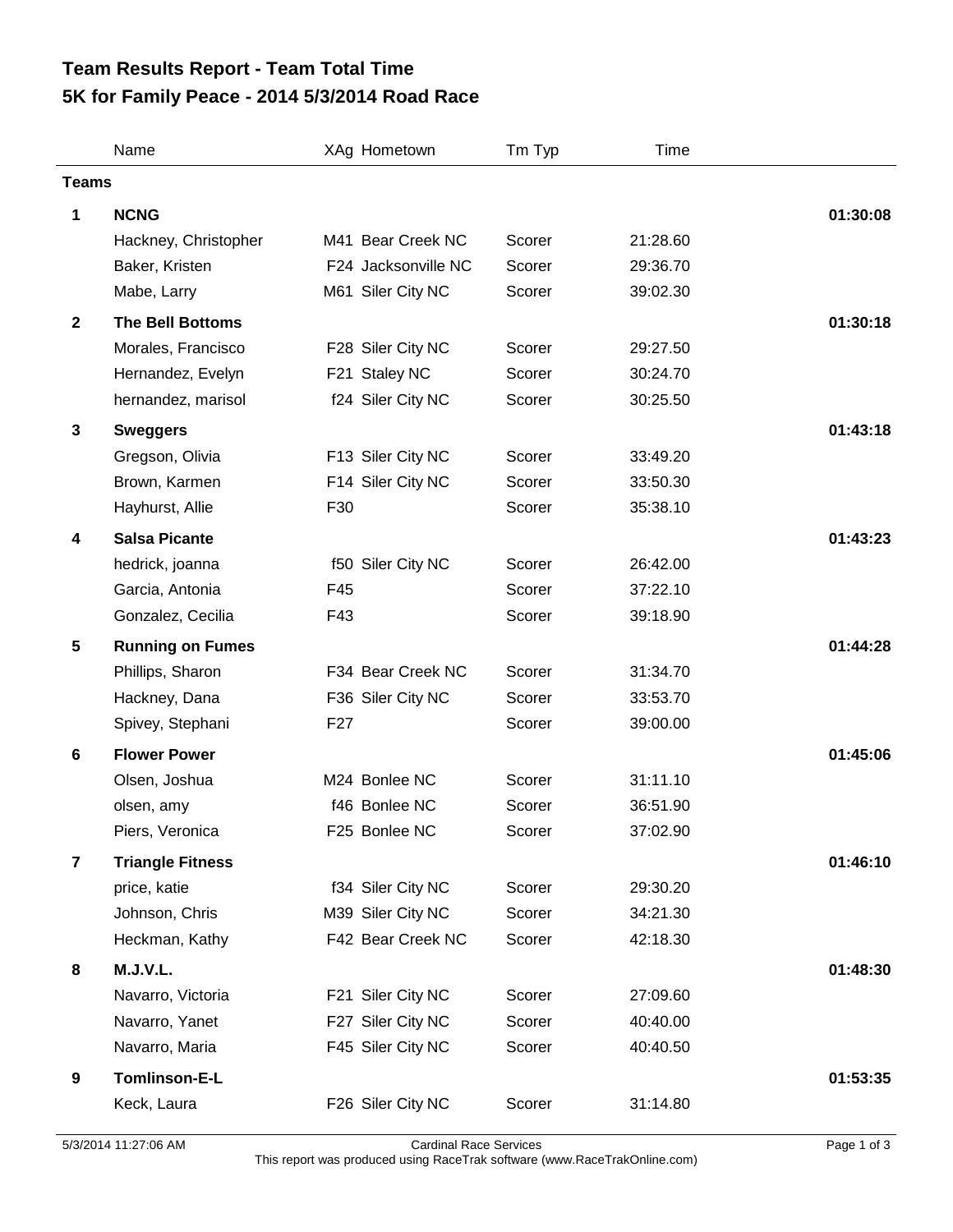|    | Name                                  |     | XAg Hometown      | Tm Typ | Time        |          |
|----|---------------------------------------|-----|-------------------|--------|-------------|----------|
|    | Keck, Danny                           |     | M54 Siler City NC | Scorer | 41:10.10    |          |
|    | Blankenship, Michellle                |     | F28 Siler City NC | Scorer | 41:10.50    |          |
| 10 | <b>VCE</b>                            |     |                   |        |             | 02:06:29 |
|    | Finnin, Kaitlin                       |     | F26 Greensboro NC | Scorer | 27:21.20    |          |
|    | Kennedy, Renee                        |     | F52 Siler City NC | Scorer | 49:11.90    |          |
|    | Moody, Jenna                          |     | F30 Siler City NC | Scorer | 49:55.90    |          |
| 11 | <b>FVRCU@TheFinishLine</b>            |     |                   |        |             | 02:08:10 |
|    | Keefe, Erin                           |     | F24 Carrboro NC   | Scorer | 33:22.20    |          |
|    | Passanisi, Cora                       |     | F40 GRAHAM NC     | Scorer | 47:19.80    |          |
|    | Passanisi, Warner                     |     | M49 GRAHAM NC     | Scorer | 47:27.80    |          |
| 12 | <b>Tranquil Trailblazers</b>          |     |                   |        |             | 02:10:38 |
|    | Whitehead, Austin                     |     | F12 Ramseur NC    | Scorer | 41:17.50    |          |
|    | Santamaria, Jason                     |     | M11 Siler City NC | Scorer | 41:47.50    |          |
|    | Whitehead, Sandy                      |     | F42 Ramseur NC    | Scorer | 47:33.30    |          |
| 13 | <b>Hanood Crew</b>                    |     |                   |        |             | 02:11:34 |
|    | Hanood, Keith                         |     | M42 Goldston NC   | Scorer | 29:16.50    |          |
|    | Hanood, Jannell                       |     | F42 Goldston NC   | Scorer | 39:34.30    |          |
|    | Butler, Judi                          |     | F47 Sanford NC    | Scorer | 01:02:43.30 |          |
| 14 | <b>Sexy beast</b>                     |     |                   |        |             | 02:22:41 |
|    | McLaurin, Karen                       |     | F38 Siler City NC | Scorer | 44:15.00    |          |
|    | Dickerson, Irion                      |     | F38 Siler City NC | Scorer | 44:15.00    |          |
|    | Brower, Kelli                         |     | F28 Siler City NC | Scorer | 54:10.90    |          |
| 15 | <b>Peace walker</b>                   |     |                   |        |             | 02:23:48 |
|    | Clark, Adrian                         |     | F38 Siler City NC | Scorer | 46:04.00    |          |
|    | Brooks, Chris                         |     | F43 Siler City NC | Scorer | 48:50.50    |          |
|    | Dorset, Lisa                          |     | F42 Siler City NC | Scorer | 48:53.70    |          |
| 16 | <b>Shooting Stars Learning Center</b> |     |                   |        |             | 02:24:23 |
|    | Klinge, Carrie                        |     | F23 Sanford NC    | Scorer | 46:08.10    |          |
|    | Dunlap, Lori                          |     | F34 Broadway NC   | Scorer | 46:09.20    |          |
|    | Castonguay, Sandra                    |     | F52 Broadway NC   | Scorer | 52:05.90    |          |
| 17 | <b>Jordan-Matthews</b>                |     |                   |        |             | 02:26:11 |
|    | Bredenberg, Colton                    |     | M8 Pittsboro NC   | Scorer | 31:41.70    |          |
|    | Bredenberg, Cynthia                   |     | F41 Pittsboro NC  | Scorer | 54:20.90    |          |
|    | Ross, Lisa                            |     | F45 Siler City NC | Scorer | 01:00:08.50 |          |
| 18 | Salsa Sabrosa                         |     |                   |        |             | 02:26:22 |
|    | Jones-Warden, Tamara                  | F14 |                   | Scorer | 35:39.10    |          |
|    | Jones-Warden, Wendy                   | F48 |                   | Scorer | 53:20.60    |          |
|    | Temoche, Hugo                         | M49 |                   | Scorer | 57:22.70    |          |
|    |                                       |     |                   |        |             |          |